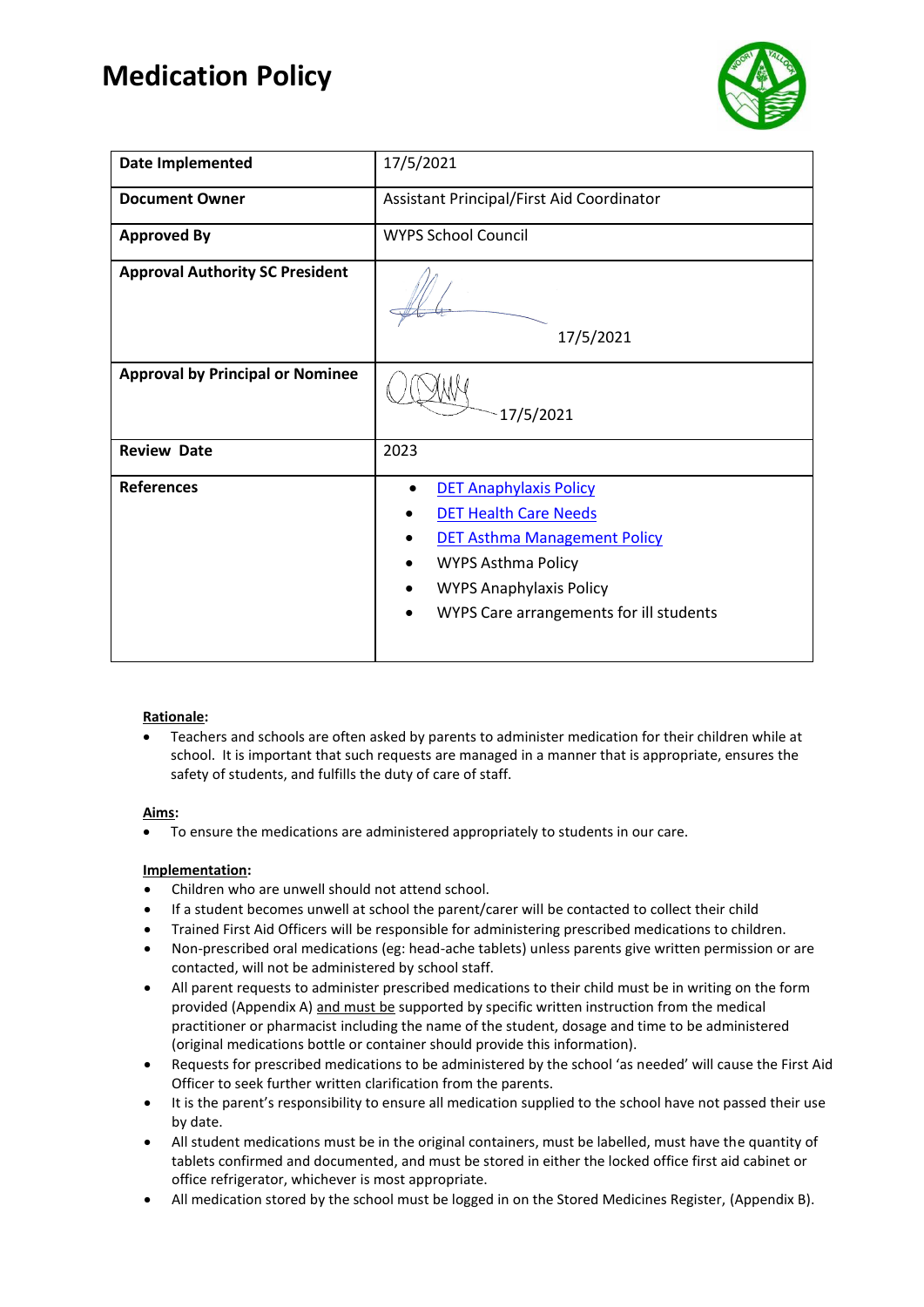- Classroom teachers will be informed by the First Aid Officer of prescribed medications for students in their charge and classroom teachers will release students at prescribed times so that they may visit the school office and receive their medications from the First Aid Officer.
- All completed Medication Request Forms and details relating to students, their prescribed medication, dosage quantities and times of administering, will be kept and recorded in a confidential medications register located in the school office, by the First Aid Officer in the presence of, and confirmed by, a second staff member.
- Students involved in school camps or excursions will be discreetly administered prescribed medications by the 'Teacher in Charge" or First Aid Officer, in a manner consistent with the above procedures, with all details recorded in the medications register. Completed pages will be returned to the official medications register on return from the camp or excursion to school.
- Students are not permitted to be in possession of any medication at any time. Exceptions to this are:
	- Reliever inhalers, for use by asthmatic students.
	- Throat lollies, e.g. soothers, for the relief of painful throats. However, the student must be instructed not to share with other students.
- Parents/carers of students that may require injections are required to meet with the principal to discuss the matter.
- Asthma medication is to be carried out as directed in the student's Asthma Action Plan.
- Epipens will be stored and administered as per the Anaphylaxis Action Plan.
- Please refer to school Asthma policy, First Aid policy, and Anaphylaxis policy.
- Please refer to Drug related Incident Plan Attached to this policy.

#### **ADMINISTRATION**

Prior to administering medication to a student, staff will check that it is:

- The right student
- The right medication
- The right time for the medication
- The right dose, according to parental instruction and prescription
- The right route of administration

All medication administered will be administered as per the Medication Authority Form (Appendix A) and logged in the Medication Administration Register. (Appendix B)

#### • **INHALANTS**

- $\triangleright$  Asthma will be managed according to the Student Asthma Plan and School Asthma Policy.
- $\triangleright$  Parents or guardians of a child known to have asthma must supply an Asthma Management Plan. (Appendix C) It is expected that this will be updated on a yearly basis.
- $\triangleright$  Reliever medication and an individual spacer will be provided by parents/carers of students with Asthma Management Plans.
- ➢ Blue reliever medication and Spacers will be stored with the child's name in the first aid room. When attending excursions and camps students must carry their reliever medication. Administration of this medication is to be monitored by the supervising teacher in charge.
- $\triangleright$  The school will maintain a supply of Ventolin<sup>TM</sup> and spacers for use when children do not have their own personal reliever medication available.
- $\triangleright$  If a situation arises where a child NOT known to have asthma experiences asthma-like symptoms, Ventolin will be given as advised in the Victorian Schools Asthma Policy guidelines for Asthma First Aid.

#### • **EPIPENS**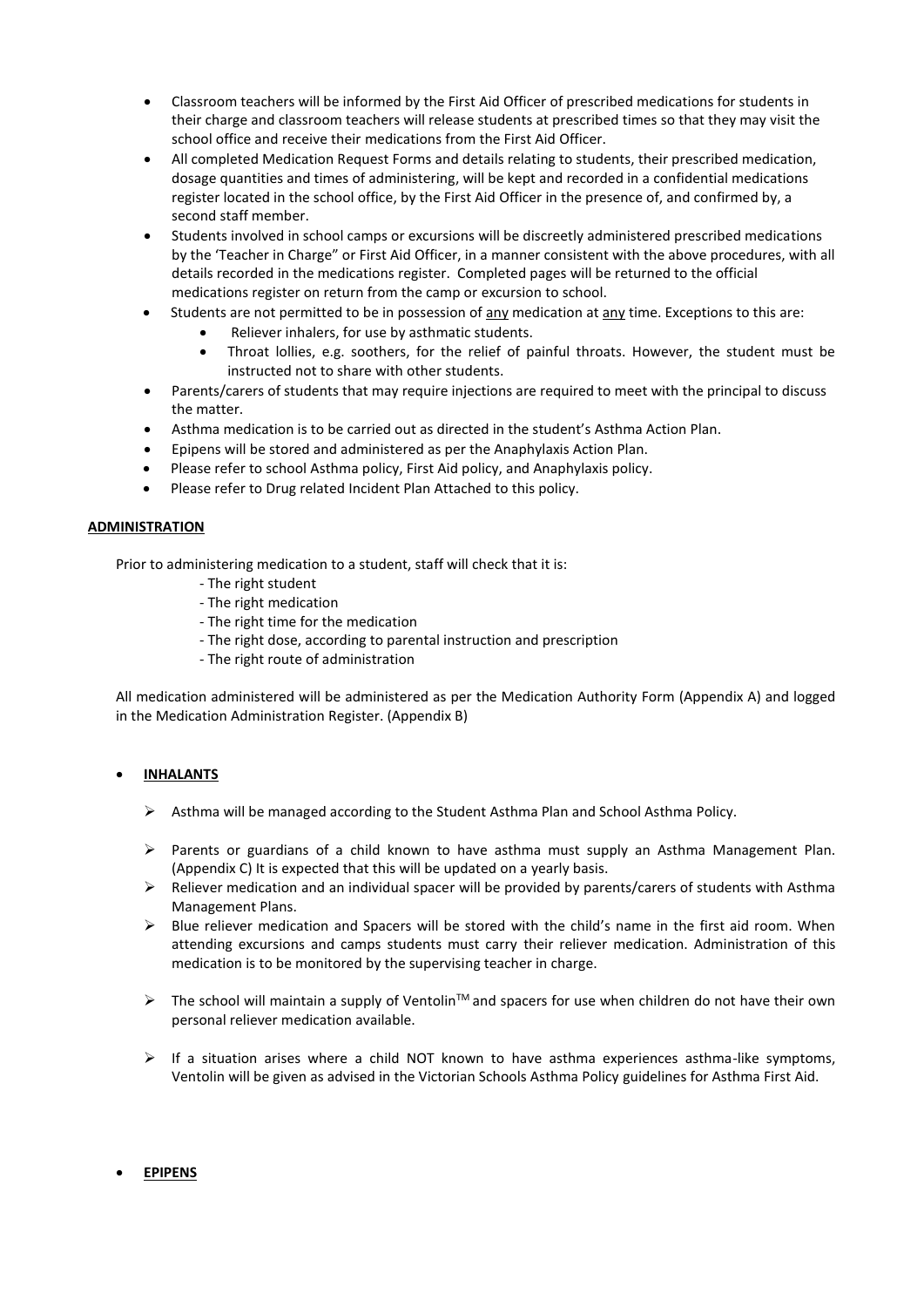- ➢ Anaphylaxis will be managed according to the DEECD Anaphylaxis Guidelines and Ministerial order 706.
- ➢ Parents or guardians of a child known to have Anaphylaxis must supply an Anaphylaxis Management Plan (Appendix D) to the School. This is to be updated on a yearly basis.
- ➢ Parents have the responsibility to provide Epipens for students with life threatening allergies. The school will obtain and store a spare or 'backup' adrenaline auto-injection device(s) as part of the school first aid kit(s), for general use.
- $\triangleright$  Epipens will be stored in the staffroom, in an unlocked location accessible to all staff. The area is clearly labelled and Epipens are clearly marked with the child's name, class and the individual student's 'Anaphylaxis Action Plan' and "Management Plan".
- ➢ Epipens must be taken on all excursions/camps where the student is attending. It is the responsibility of the Teacher in Charge of the student to collect the Epipen.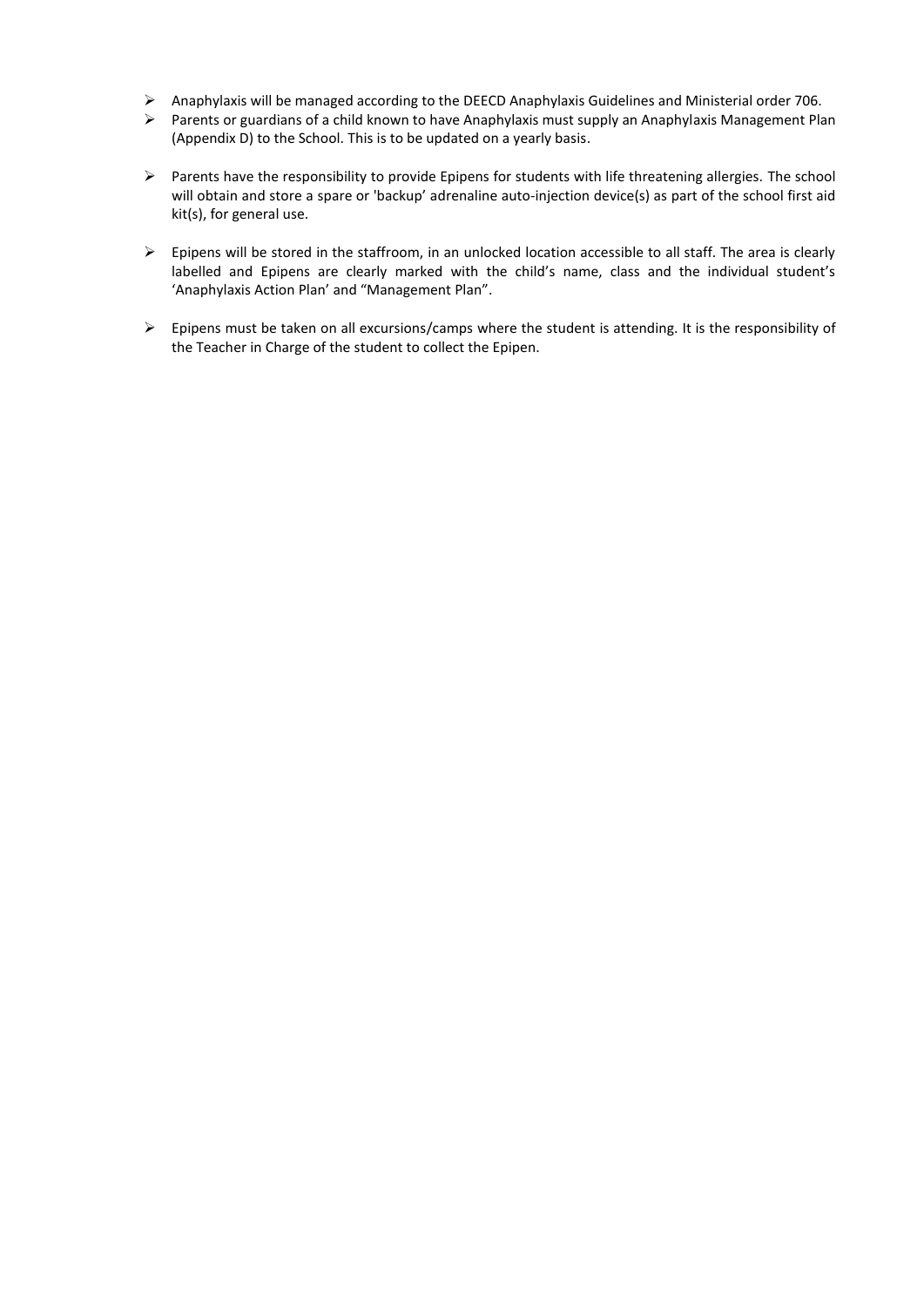

The following resources provide additional frameworks for schools and support systems for students in relation to drug issues in schools

- Keeping in Touch: An intervention framework for school staff Page 5. Developing a procedural framework Page 7.<br>- Retention and Reintegration: Cycle of intervention Page 5. Summary of a young person involved in a dr
- incident Page 8. Reintegration of students after relapse Page 11.
- . Preventing drug-related harm A guide for the Student Welfare Coordinator. This resource provides a set of evidence-based quidelines and tools to assist schools and their communities to address truancy and the associated risk of problematic substance use.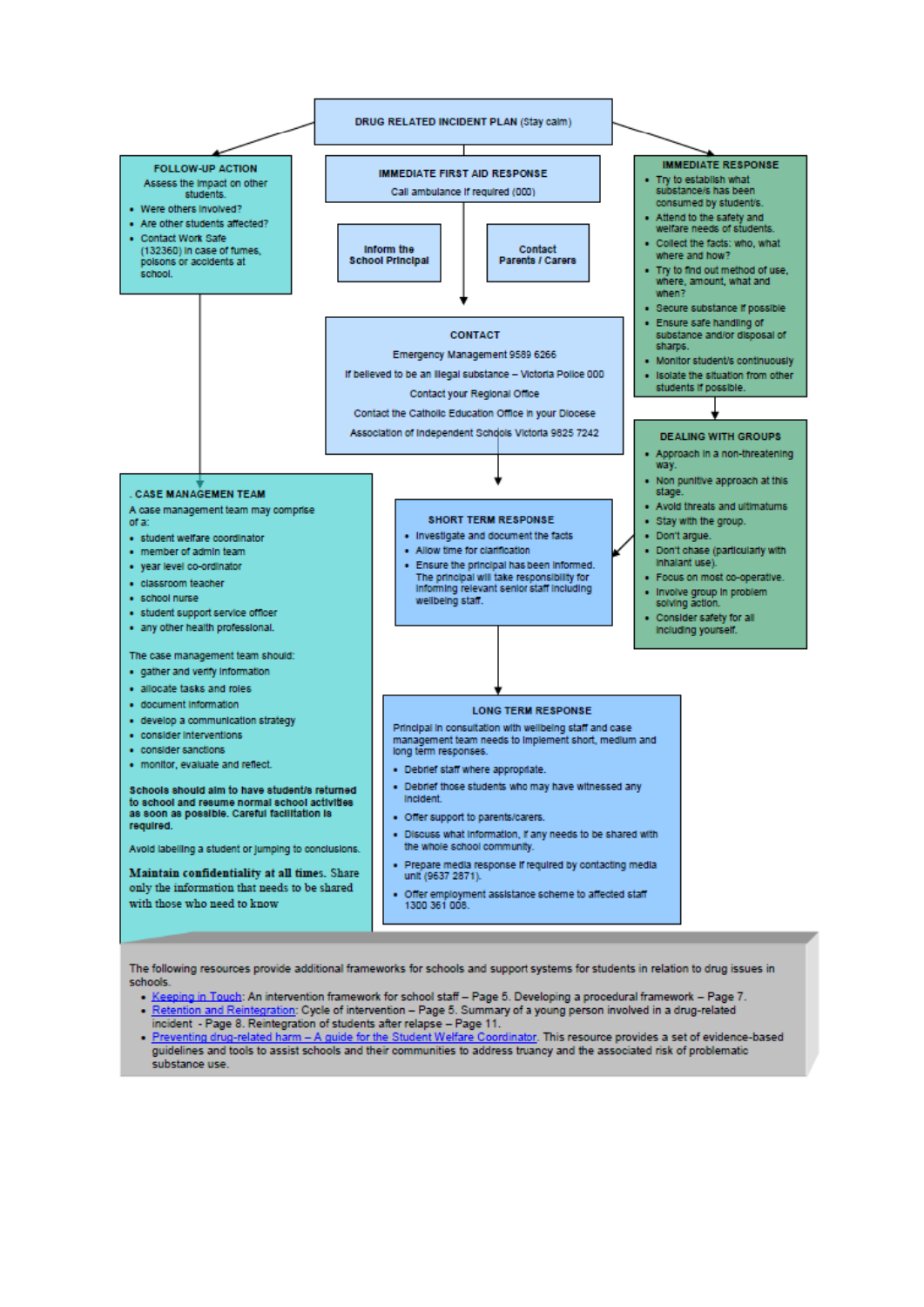# **Medication Authority Form**

### for a student who requires medication whilst at School/Camp

**This form should be completed ideally by the student's medical/health practitioner, for all medication to be administered at school. For those students with asthma, an Asthma Foundation's** *School Asthma Action Plan* **should be completed instead. For those students with anaphylaxis, an ASCIA** *Action Plan for Anaphylaxis* **should be completed instead. These forms are available from section 4.5** *Student Health* **in the Victorian Government School Reference Guide[: www.education.vic.gov.au/referenceguide.](http://www.education.vic.gov.au/referenceguide)** 

**Please only complete those sections in this form which are relevant to the student's health support needs.** 

Name of School:

| Student's Name:                  | Date of Birth:             |
|----------------------------------|----------------------------|
|                                  |                            |
| MedicAlert Number (if relevant): | Review date for this form: |

**Please Note: wherever possible, medication should be scheduled outside the school hours, e.g. medication required three times a day is generally not required during a school day: it can be taken before and after school and before bed.**

| Medication required: |                    |                       |                                                                |                              |
|----------------------|--------------------|-----------------------|----------------------------------------------------------------|------------------------------|
| Name of Medication/s | Dosage<br>(amount) | Time/s to be<br>taken | How is it<br>to be taken?<br>(eg orally/<br>topical/injection) | Dates                        |
|                      |                    |                       |                                                                | Start date: $//$             |
|                      |                    |                       |                                                                | End Date:<br>$\frac{1}{2}$   |
|                      |                    |                       |                                                                | $\Box$ Ongoing medication    |
|                      |                    |                       |                                                                |                              |
|                      |                    |                       |                                                                | Start date: $//$             |
|                      |                    |                       |                                                                | End Date: $//$               |
|                      |                    |                       |                                                                | $\Box$ Ongoing medication    |
|                      |                    |                       |                                                                | Start date: / /              |
|                      |                    |                       |                                                                | End Date:<br>$\frac{1}{2}$   |
|                      |                    |                       |                                                                | $\square$ Ongoing medication |
|                      |                    |                       |                                                                | Start date: / /              |
|                      |                    |                       |                                                                | End Date:<br>$\frac{1}{2}$   |
|                      |                    |                       |                                                                | $\Box$ Ongoing medication    |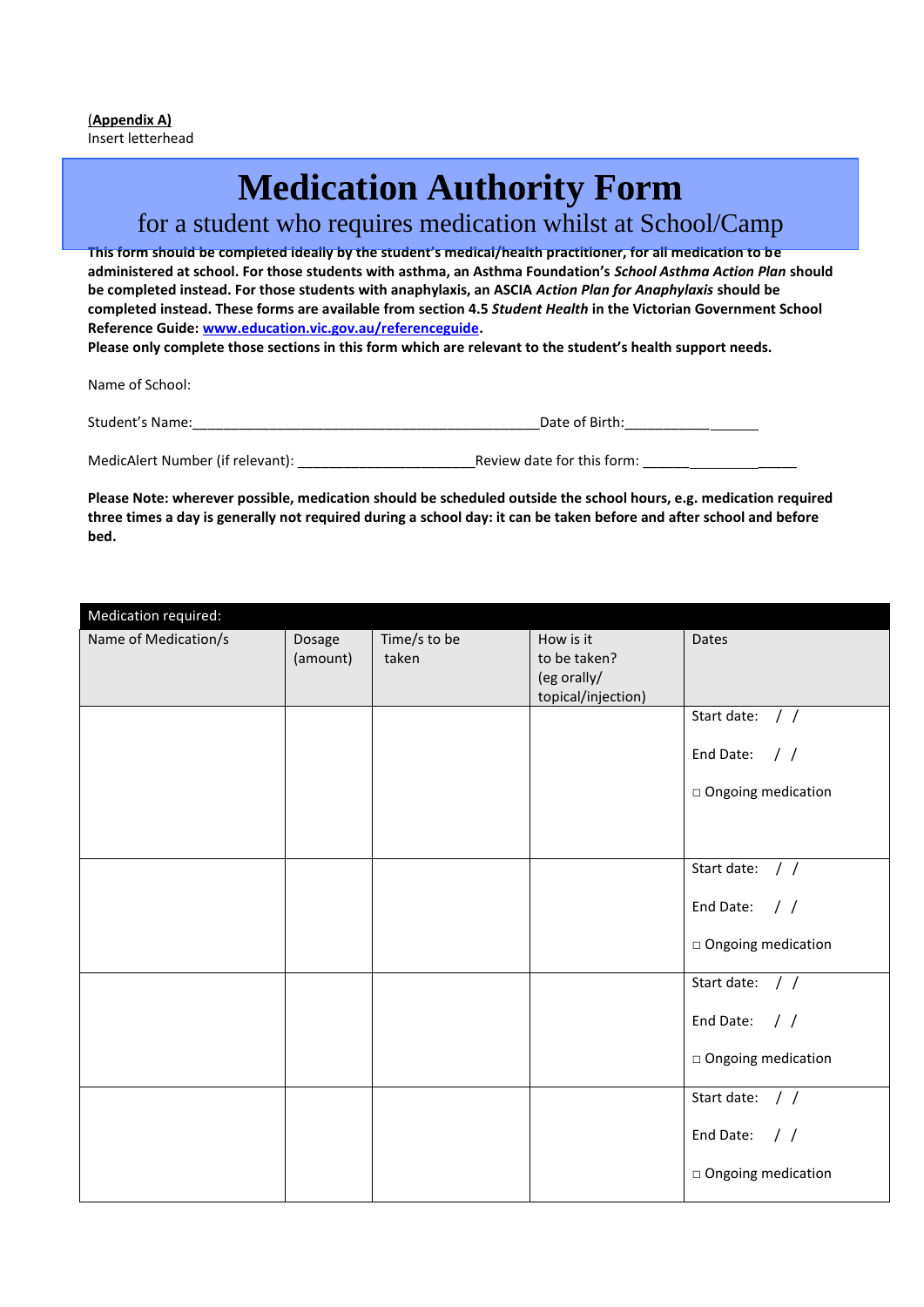#### Medication Storage

Please indicate if there are specific storage instructions for the medication:

\_\_\_\_\_\_\_\_\_\_\_\_\_\_\_\_\_\_\_\_\_\_\_\_\_\_\_\_\_\_\_\_\_\_\_\_\_\_\_\_\_\_\_\_\_\_\_\_\_\_\_\_\_\_\_\_\_\_\_\_\_\_\_\_\_\_\_\_\_\_\_\_\_\_\_\_\_\_\_\_\_\_\_\_\_ \_\_\_\_\_\_\_\_\_\_\_\_\_\_\_\_\_\_\_\_\_\_\_\_\_\_\_\_\_\_\_\_\_\_\_\_\_\_\_\_\_\_\_\_\_\_\_\_\_\_\_\_\_\_\_\_\_\_\_\_\_\_\_\_\_\_\_\_\_\_\_\_\_\_\_\_\_\_\_\_\_\_\_\_\_ \_\_\_\_\_\_\_\_\_\_\_\_\_\_\_\_\_\_\_\_\_\_\_\_\_\_\_\_\_\_\_\_\_\_\_\_\_\_\_\_\_\_\_\_\_\_\_\_\_\_\_\_\_\_\_\_\_\_\_\_\_\_\_\_\_\_\_\_\_\_\_\_\_\_\_\_\_\_\_\_\_\_\_\_\_

#### Medication delivered to the school

Please ensure that medication delivered to the school:

 $\Box$  Is in its original package

 $\Box$  The pharmacy label matches the information included in this form.

#### Self-management of medication

Students in the early years will generally need supervision of their medication and other aspects of health care management. In line with their age and stage of development and capabilities, older students can take responsibility for their own health care. Self-management should follow agreement by the student and his or her parents/carers, the school and the student's medical/health practitioner.

Please advise if this person's condition creates any difficulties with self-management, for example, difficulty remembering to take medication at a specified time or difficulties coordinating equipment:

\_\_\_\_\_\_\_\_\_\_\_\_\_\_\_\_\_\_\_\_\_\_\_\_\_\_\_\_\_\_\_\_\_\_\_\_\_\_\_\_\_\_\_\_\_\_\_\_\_\_\_\_\_\_\_\_\_\_\_\_\_\_\_\_\_\_\_\_\_\_\_\_\_\_\_\_\_\_\_\_\_\_\_\_ \_\_\_\_\_\_\_\_\_\_\_\_\_\_\_\_\_\_\_\_\_\_\_\_\_\_\_\_\_\_\_\_\_\_\_\_\_\_\_\_\_\_\_\_\_\_\_\_\_\_\_\_\_\_\_\_\_\_\_\_\_\_\_\_\_\_\_\_\_\_\_\_\_\_\_\_\_\_\_\_\_\_\_\_ \_\_\_\_\_\_\_\_\_\_\_\_\_\_\_\_\_\_\_\_\_\_\_\_\_\_\_\_\_\_\_\_\_\_\_\_\_\_\_\_\_\_\_\_\_\_\_\_\_\_\_\_\_\_\_\_\_\_\_\_\_\_\_\_\_\_\_\_\_\_\_\_\_\_\_\_\_\_\_\_\_\_\_\_ \_\_\_\_\_\_\_\_\_\_\_\_\_\_\_\_\_\_\_\_\_\_\_\_\_\_\_\_\_\_\_\_\_\_\_\_\_\_\_\_\_\_\_\_\_\_\_\_\_\_\_\_\_\_\_\_\_\_\_\_\_\_\_\_\_\_\_\_\_\_\_\_\_\_\_\_\_\_\_\_\_\_\_\_

#### Monitoring effects of Medication

Please note: School staff *do not* monitor the effects of medication and will seek emergency medical assistance if concerned about a student's behaviour following medication.

#### Privacy Statement

The school collects personal information so as the school can plan and support the health care needs of the student. Without the provision of this information the quality of the health support provided may be affected. The information may be disclosed to relevant school staff and appropriate medical personnel, including those engaged in providing health support as well as emergency personnel, where appropriate, or where authorised or required by another law. You are able to request access to the personal information that we hold about you/your child and to request that it be corrected. Please contact the school directly or FOI Unit on 96372670.

#### Privacy Statement

The school collects personal information so as the school can plan and support the health care needs of the student. Without the provision of this information the quality of the health support provided may be affected. The information may be disclosed to relevant school staff and appropriate medical personnel, including those engaged in providing health support as well as emergency personnel, where appropriate, or where authorised or required by another law. You are able to request access to the personal information that we hold about you/your child and to request that it be corrected. Please contact the school directly or FOI Unit on 96372670.

| <b>Authorisation:</b>                       |
|---------------------------------------------|
| <b>Name of Medical/health practitioner:</b> |
| <b>Professional Role:</b>                   |
| Signature:                                  |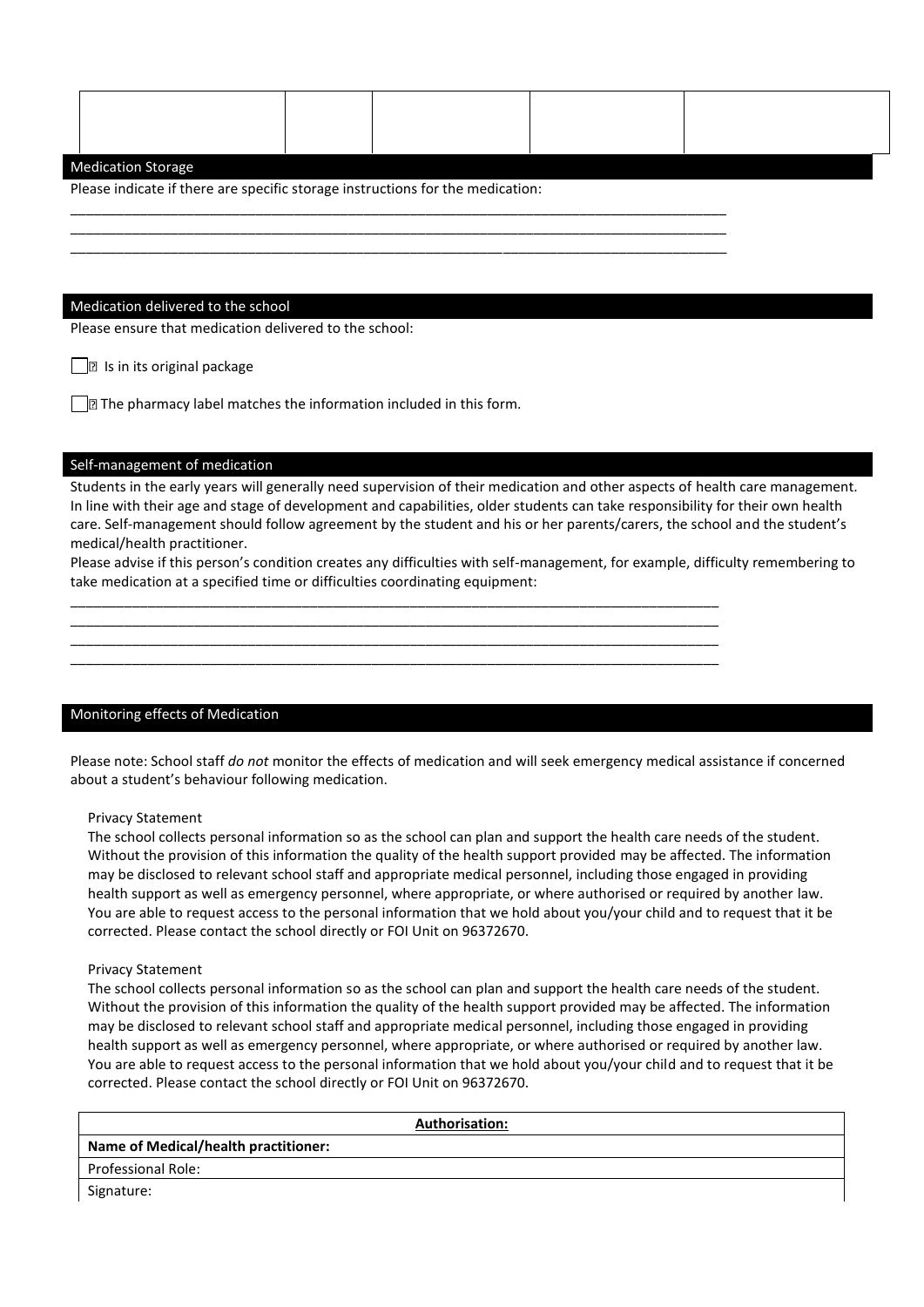| I<br>. .<br>۰,<br>×<br>× |  |
|--------------------------|--|

Contact details:

#### **Name of Parent/Carer or adult/independent student\*\*:**

Signature:

Date:

If additional advice is required, please attach it to this form

\*\*Please note: Adult student is a student who is eighteen years of age and older. Independent student is a student under the age of eighteen years and living separately and independently from parents/guardians (See Victorian Government Schools Reference Guide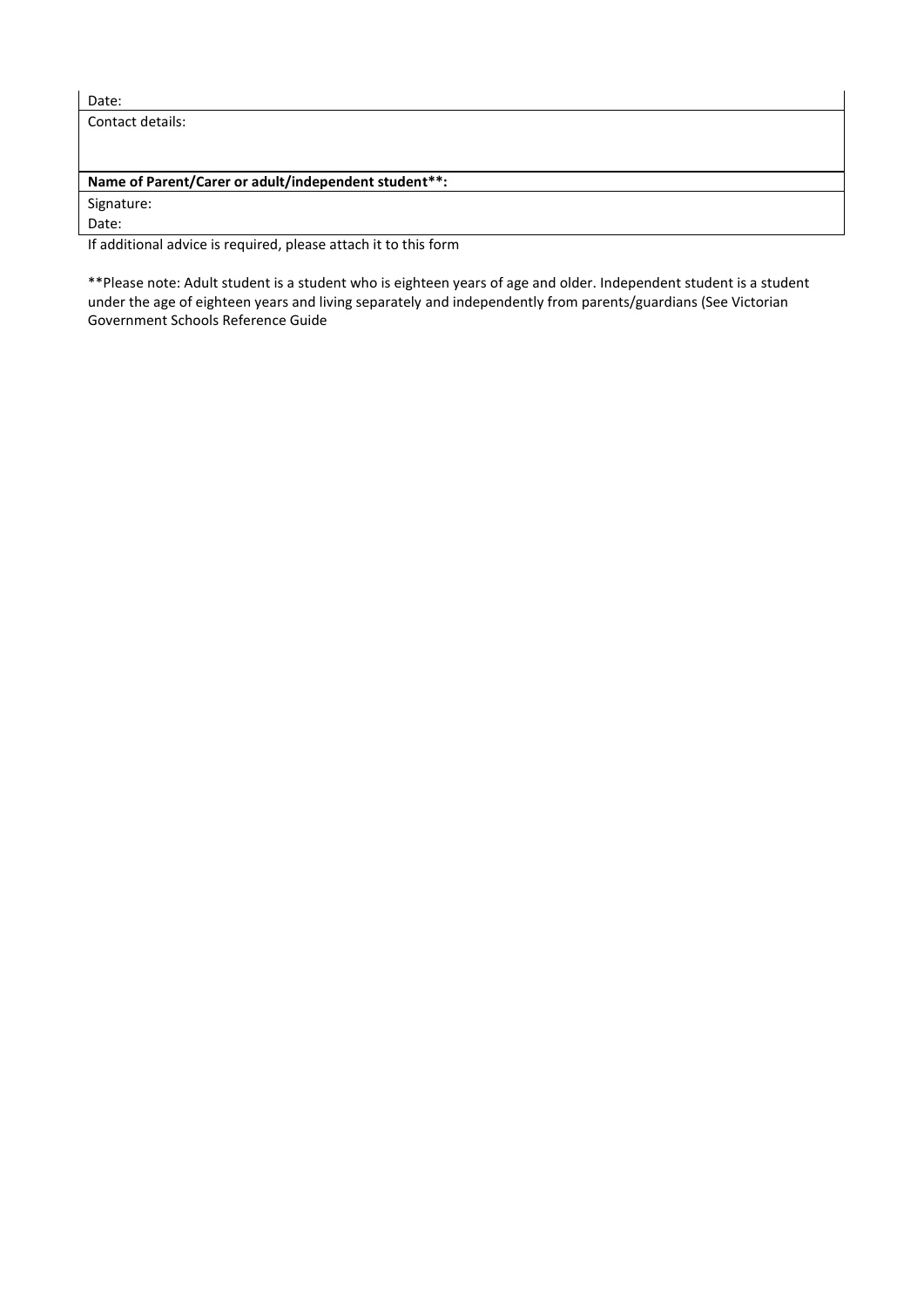#### WYPS CAMP LOG

| Name               | Condition          | Medication    | Dosage | Sign & Date |  |  |  |
|--------------------|--------------------|---------------|--------|-------------|--|--|--|
| <b>ALLERGIES</b>   |                    |               |        |             |  |  |  |
| EXAMPLE            | Bee Stings         | Antihistamine |        |             |  |  |  |
|                    |                    |               |        |             |  |  |  |
|                    |                    |               |        |             |  |  |  |
|                    |                    |               |        |             |  |  |  |
| <b>ASTHMA</b>      |                    |               |        |             |  |  |  |
|                    |                    |               |        |             |  |  |  |
|                    |                    |               |        |             |  |  |  |
|                    |                    |               |        |             |  |  |  |
|                    |                    |               |        |             |  |  |  |
|                    |                    |               |        |             |  |  |  |
|                    |                    |               |        |             |  |  |  |
|                    |                    |               |        |             |  |  |  |
|                    |                    |               |        |             |  |  |  |
|                    |                    |               |        |             |  |  |  |
|                    |                    |               |        |             |  |  |  |
|                    |                    |               |        |             |  |  |  |
|                    |                    |               |        |             |  |  |  |
|                    |                    |               |        |             |  |  |  |
|                    |                    |               |        |             |  |  |  |
| <b>ANAPHYLAXIS</b> |                    |               |        |             |  |  |  |
| EXAMPLE            | Jumping Jack bites | EpiPen        |        |             |  |  |  |
|                    |                    |               |        |             |  |  |  |

| DAILY MEDS - Jess White is in charge of the dispensary |          |         |             |        |  |  |
|--------------------------------------------------------|----------|---------|-------------|--------|--|--|
| EXAMPLE                                                | ADHD-ODD |         |             | Tues:  |  |  |
|                                                        |          | Ritalin | Morning 7am | Wed:   |  |  |
|                                                        |          |         |             | Thurs: |  |  |
|                                                        |          |         |             | Fri:   |  |  |
|                                                        |          |         |             |        |  |  |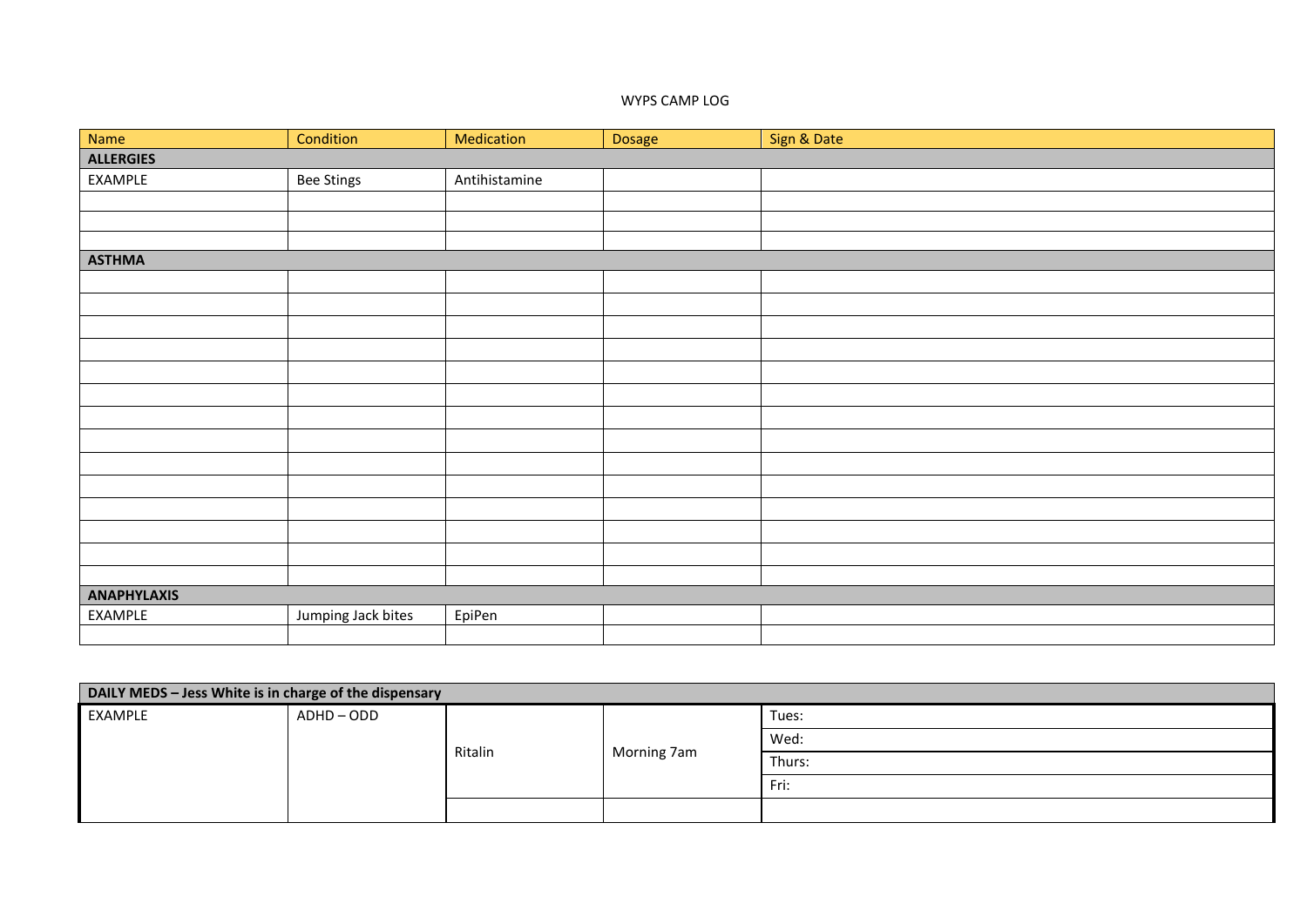|  |             |                  | Mon:   |
|--|-------------|------------------|--------|
|  |             |                  | Tues:  |
|  | Ritalin     | Lunch 12pm       | Wed:   |
|  |             |                  | Thurs: |
|  |             |                  | Fri:   |
|  |             |                  |        |
|  |             |                  | Tues:  |
|  |             |                  | Wed:   |
|  | Risperidone | Morning 7am 0.25 | Thurs: |
|  |             |                  | Fri:   |
|  |             |                  |        |
|  | Risperidone | Evening 5pm 0.5  | Mon:   |
|  |             |                  | Tues:  |
|  |             |                  | Wed:   |
|  |             |                  | Thus:  |
|  |             |                  |        |
|  |             |                  |        |
|  |             |                  | Tues:  |
|  |             |                  | Wed:   |
|  |             |                  | Thurs: |
|  |             |                  | Fri:   |
|  |             |                  |        |

| <b>DAILY MEDS</b> |        |          |                 |        |  |  |
|-------------------|--------|----------|-----------------|--------|--|--|
| EXAMPLE           | Asthma |          |                 | Mon:   |  |  |
|                   |        |          |                 | Tues:  |  |  |
|                   |        | Ventolin | 2 puffs morning | Wed:   |  |  |
|                   |        |          |                 | Thurs: |  |  |
|                   |        |          |                 | Fri:   |  |  |
|                   |        |          |                 |        |  |  |
|                   |        | Ventolin | 2 puffs night   | Mon:   |  |  |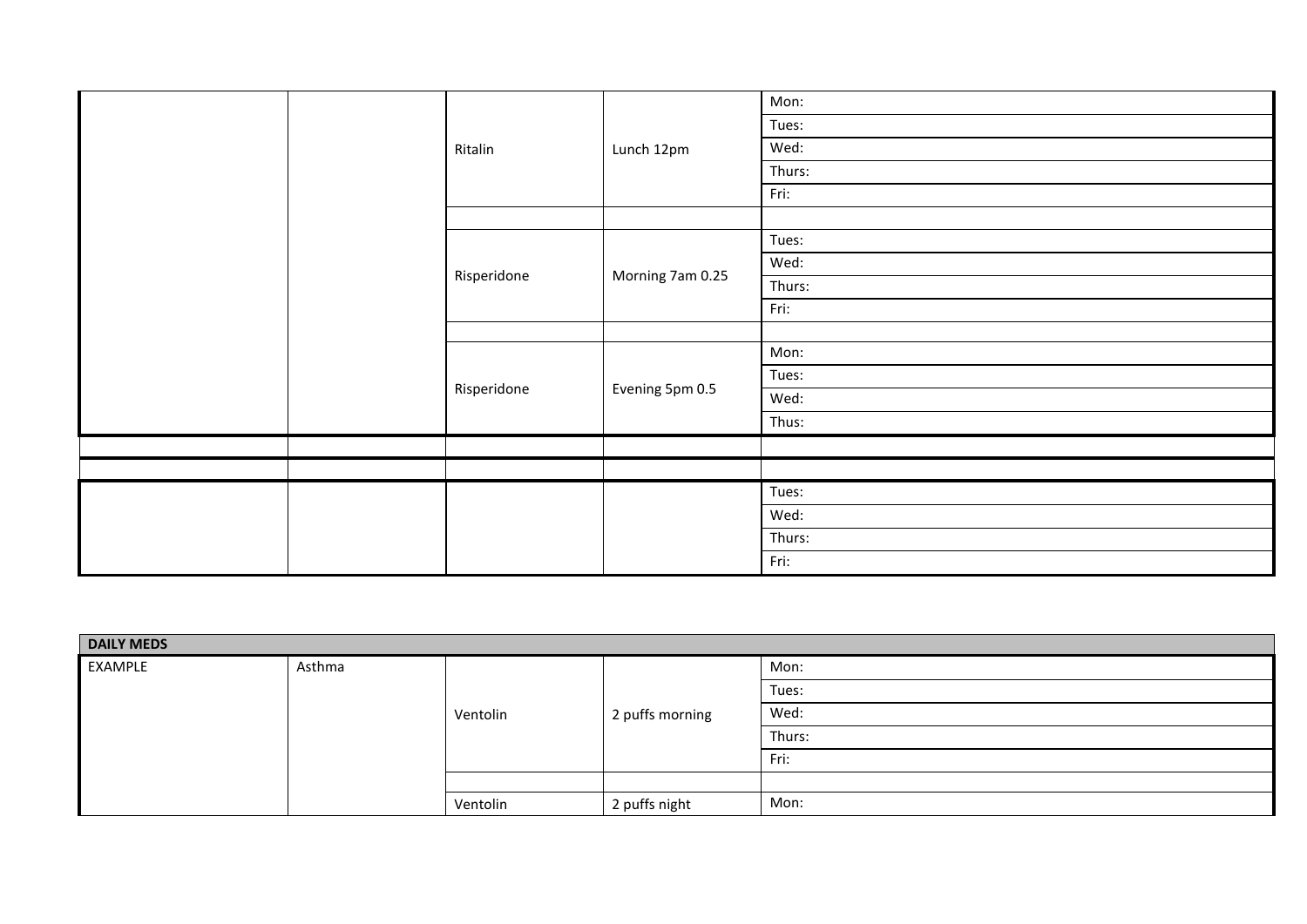| <b>SWIMMING</b> |  |        |                | Thurs:<br>Fri:<br><b>COMPETENT - STRONG</b> | <b>OTHER</b> |  |
|-----------------|--|--------|----------------|---------------------------------------------|--------------|--|
|                 |  |        |                | Wed:                                        |              |  |
|                 |  |        |                | Tues:                                       |              |  |
|                 |  |        |                | Fri:                                        |              |  |
|                 |  |        |                | Thurs:                                      |              |  |
|                 |  |        |                | Wed:                                        |              |  |
|                 |  |        |                | Tues:                                       |              |  |
|                 |  |        |                | Thurs:                                      |              |  |
|                 |  |        |                | Wed:                                        |              |  |
|                 |  |        |                | Tues:                                       |              |  |
|                 |  |        | Mon:           |                                             |              |  |
|                 |  |        |                |                                             |              |  |
|                 |  |        | Thurs:<br>Frid |                                             |              |  |
|                 |  |        |                | Wed:                                        |              |  |
|                 |  |        |                | Tues:                                       |              |  |
|                 |  |        |                |                                             |              |  |
|                 |  |        |                | Fri:                                        |              |  |
|                 |  | Zyrtec | 1 per day      | Thurs:                                      |              |  |
|                 |  |        |                | Wed:                                        |              |  |
|                 |  |        |                | Tues:                                       |              |  |
|                 |  |        |                |                                             |              |  |
|                 |  |        |                | Thurs:                                      |              |  |
|                 |  |        |                | Wed:                                        |              |  |
|                 |  |        |                | Tues:                                       |              |  |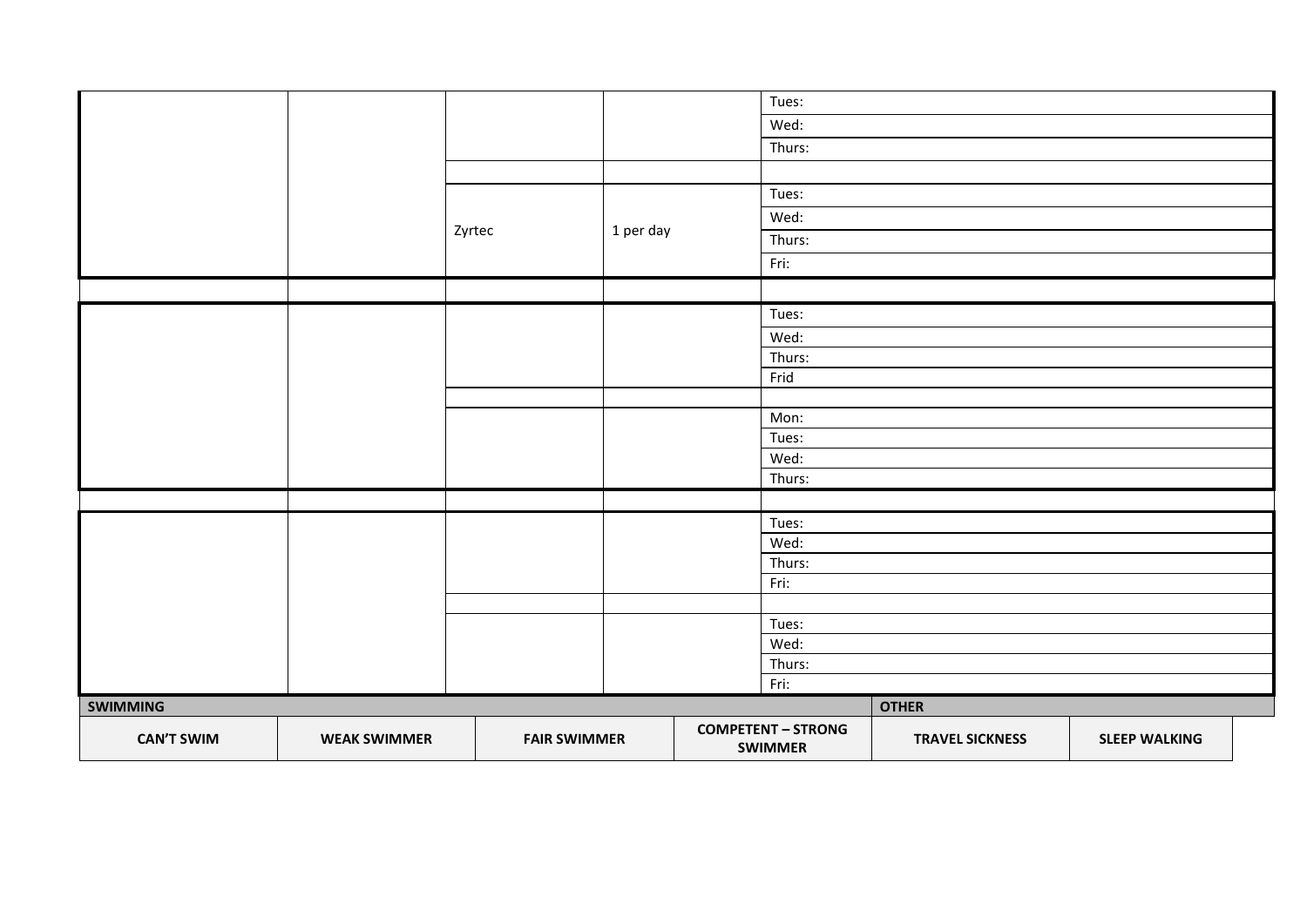| ALLERGIES THAT DO NOT REQUIRE MEDICATION |                    |
|------------------------------------------|--------------------|
| EXAMPLE - sunscreen                      |                    |
|                                          |                    |
|                                          |                    |
|                                          |                    |
|                                          |                    |
|                                          |                    |
|                                          |                    |
|                                          |                    |
|                                          |                    |
|                                          |                    |
|                                          |                    |
| $1ST$ TIME AWAY FROM                     | <b>BED WETTING</b> |
| HOME                                     |                    |
|                                          |                    |
|                                          |                    |
|                                          |                    |
|                                          |                    |
|                                          |                    |
|                                          |                    |
|                                          |                    |
|                                          |                    |
|                                          |                    |
|                                          |                    |
|                                          |                    |
|                                          |                    |

| <b>OTHER ALERTS</b> |                               |  |  |
|---------------------|-------------------------------|--|--|
| Name                | Condition                     |  |  |
| EXAMPLE             | Rash from salt water and sand |  |  |
|                     |                               |  |  |
|                     |                               |  |  |
|                     |                               |  |  |
|                     |                               |  |  |
|                     |                               |  |  |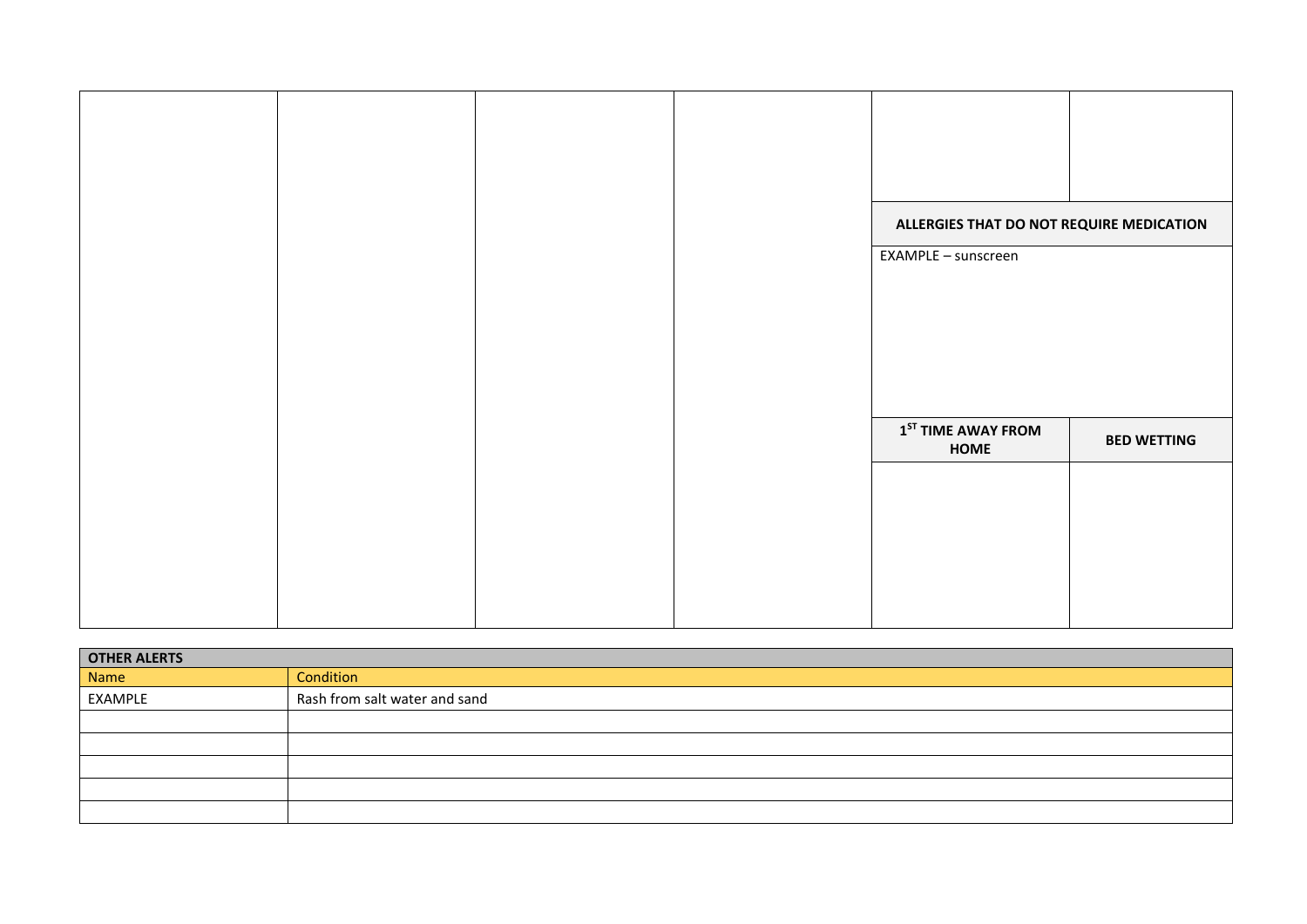| ,一个人的人都是不是,我们的人都是不是,我们的人都是不是,我们的人都是不是,我们的人都是不是,我们的人都是不是,我们的人都是不是,我们的人都是不是,我们的人都是不 |
|-----------------------------------------------------------------------------------|
|                                                                                   |
|                                                                                   |
|                                                                                   |
|                                                                                   |
|                                                                                   |
|                                                                                   |
|                                                                                   |
|                                                                                   |
|                                                                                   |

| <b>DIETARY REQUIREMENTS</b> |                                                                                       |
|-----------------------------|---------------------------------------------------------------------------------------|
| Name                        | Requirement                                                                           |
| EXAMPLE                     | Fructose, Malabsorption - no white bread, no ice-cream, fruit juice and minimal fruit |
|                             |                                                                                       |
|                             |                                                                                       |
|                             |                                                                                       |
|                             |                                                                                       |
|                             |                                                                                       |
|                             |                                                                                       |
|                             |                                                                                       |
|                             |                                                                                       |
|                             |                                                                                       |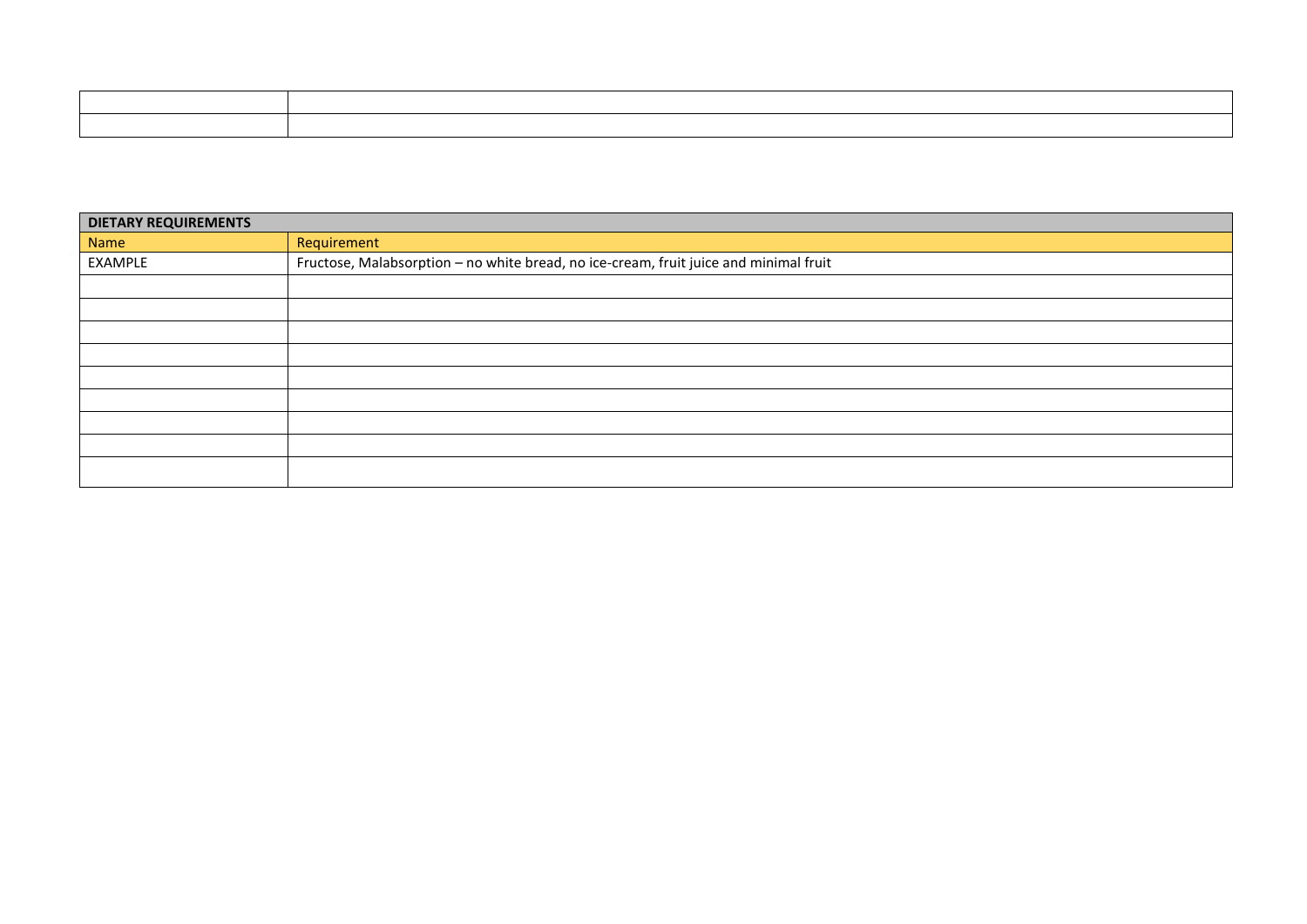## **Medication Policy**



|             | <b>Date Implemented</b> |                                         | 17/5/2021                                 |                                         |                  |  |  |
|-------------|-------------------------|-----------------------------------------|-------------------------------------------|-----------------------------------------|------------------|--|--|
|             | <b>Document Owner</b>   |                                         | Assistant Principal/First Aid Coordinator |                                         |                  |  |  |
|             | <b>Approved By</b>      |                                         | <b>WYPS School Council</b>                |                                         |                  |  |  |
|             |                         | <b>Approval Authority SC President</b>  |                                           |                                         |                  |  |  |
| <b>NAME</b> |                         | <b>MEDICATION</b>                       |                                           | <b>DOSE</b>                             | <b>CONDITION</b> |  |  |
|             | <b>EXAMPLE</b>          | Antihistimine                           |                                           | 17/5/2021<br>1 tablet                   | Bee stings       |  |  |
|             |                         | <b>Approval by Principal or Nominee</b> |                                           |                                         |                  |  |  |
|             |                         |                                         |                                           | 17/5/2021                               |                  |  |  |
|             | <b>Review Date</b>      |                                         | 2023                                      |                                         |                  |  |  |
|             | <b>References</b>       |                                         | $\bullet$                                 | <b>DET Anaphylaxis Policy</b>           |                  |  |  |
|             |                         |                                         |                                           | <b>DET Health Care Needs</b>            |                  |  |  |
|             |                         |                                         | ٠                                         | DET Asthma Management Policy            |                  |  |  |
|             |                         |                                         |                                           | WYPS Asthma Policy                      |                  |  |  |
|             |                         |                                         | $\bullet$                                 | <b>WYPS Anaphylaxis Policy</b>          |                  |  |  |
|             |                         |                                         |                                           | WYPS Care arrangements for ill students |                  |  |  |
|             |                         |                                         |                                           |                                         |                  |  |  |
|             |                         |                                         |                                           |                                         |                  |  |  |
|             |                         |                                         |                                           |                                         |                  |  |  |
|             |                         |                                         |                                           |                                         |                  |  |  |
|             |                         |                                         |                                           |                                         |                  |  |  |
|             |                         |                                         |                                           |                                         |                  |  |  |
|             |                         |                                         |                                           |                                         |                  |  |  |
|             |                         |                                         |                                           |                                         |                  |  |  |

(Appendix B)]

#### **WYPS MEDICATIONS IN FIRST AID ROOM**

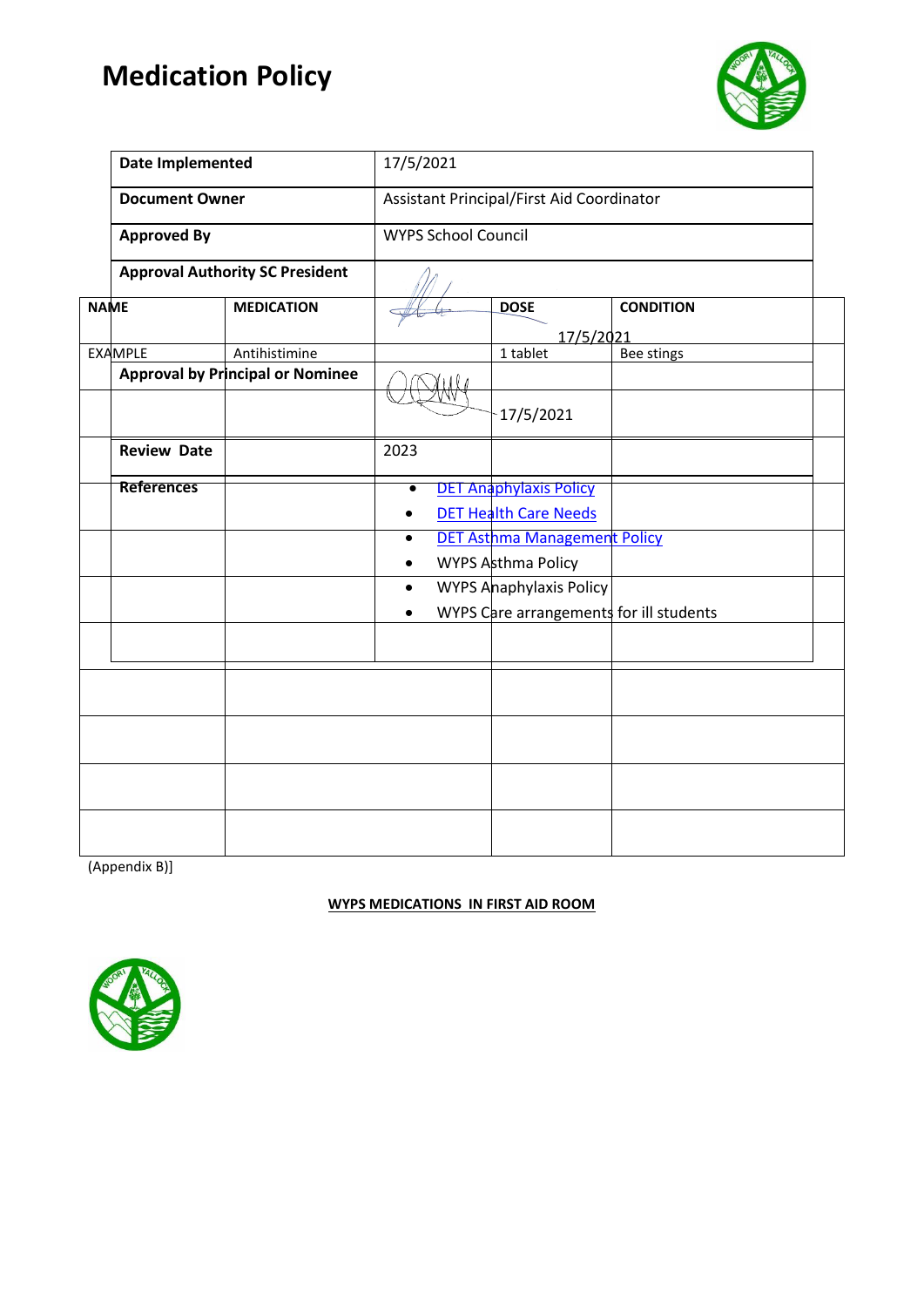(Appendix C)

# **Medication Administration Log**



**WOORI YALLOCK PRIMARY SCHOOL** 

#### **SHORT TERM MEDICATION ADMINISTRATION FORM**

*Permission must be obtained from the parent/guardian prior to administration*

|  |  | Details of medication to be administered: |
|--|--|-------------------------------------------|
|  |  |                                           |

Date: …………………

| Dosage: |
|---------|

Time to be administered: …………………………………..

Medication will need to be administered until: Date: ………………..

#### *Sick Bay Teacher must complete the information on this chart:*

| Date | Dosage | Time Administered | S/B Teacher<br>Signature | Witness Signature |
|------|--------|-------------------|--------------------------|-------------------|
|      |        |                   |                          |                   |
|      |        |                   |                          |                   |
|      |        |                   |                          |                   |
|      |        |                   |                          |                   |
|      |        |                   |                          |                   |

Parent / Guardian :…………………………………. Date: ……………..

Medication Collected by: …………………………………..



**WOORI YALLOCK PRIMARY SCHOOL** 

**LONG TERM MEDICATION ADMINISTRATION FORM**

*Permission must be obtained from the parent/guardian prior to administration*

**Details of medication to be administered:** 

Date: …………………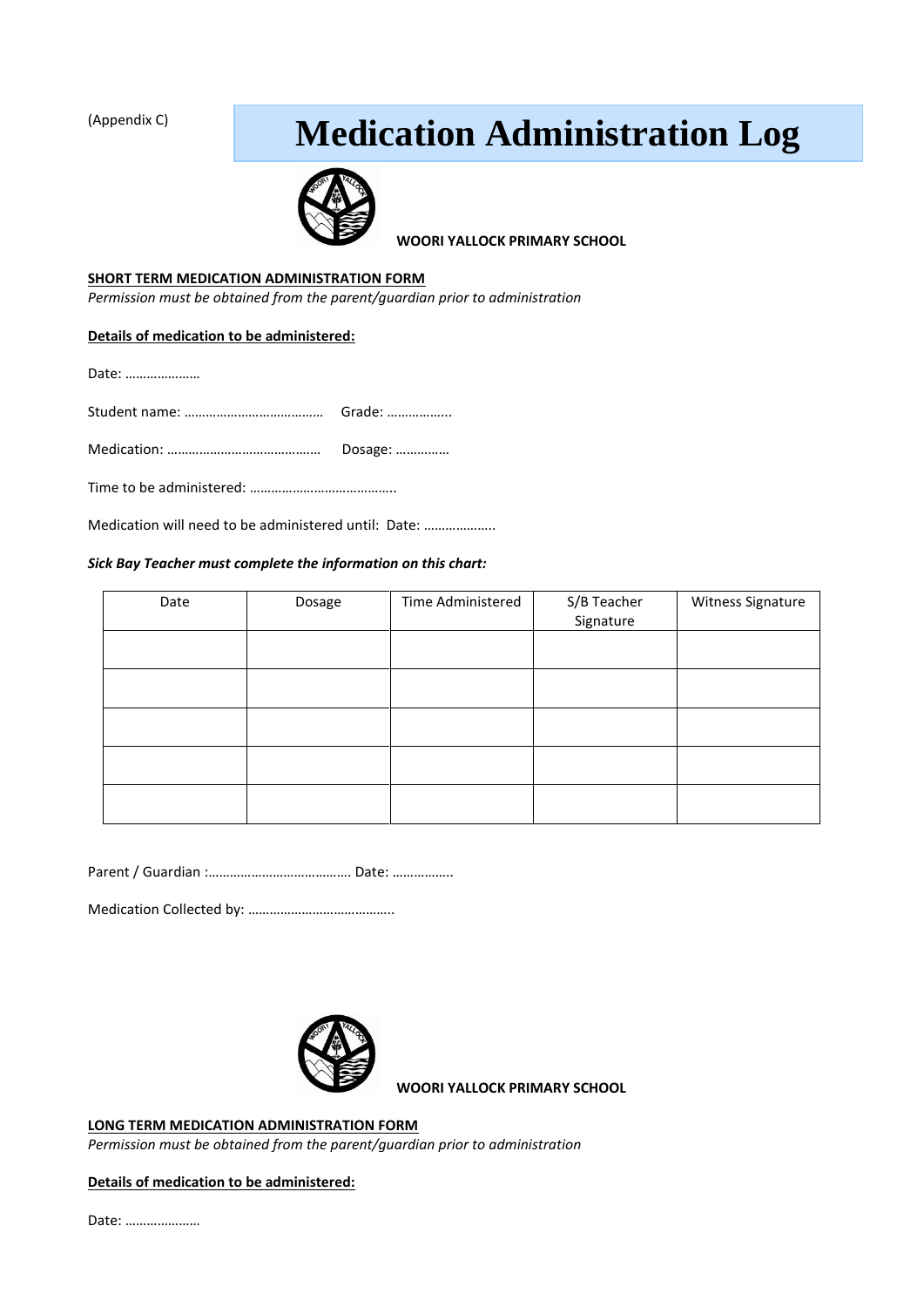Student name: ………………………………… Grade: ……………... Medication: ………………………………….… Dosage: …………… Time to be administered: …………………………………..

Medication will need to be administered until: Date: ………………..

#### *Sick Bay Teacher must complete the information on this chart:*

| Date | Dosage | Time Administered | S/B Teacher<br>Signature | Witness Signature |
|------|--------|-------------------|--------------------------|-------------------|
|      |        |                   |                          |                   |
|      |        |                   |                          |                   |
|      |        |                   |                          |                   |
|      |        |                   |                          |                   |
|      |        |                   |                          |                   |
|      |        |                   |                          |                   |
|      |        |                   |                          |                   |
|      |        |                   |                          |                   |
|      |        |                   |                          |                   |
|      |        |                   |                          |                   |
|      |        |                   |                          |                   |
|      |        |                   |                          |                   |
| Date | Dosage | Time Administered | S/B Teacher<br>Signature | Witness Signature |
|      |        |                   |                          |                   |
|      |        |                   |                          |                   |
|      |        |                   |                          |                   |
|      |        |                   |                          |                   |
|      |        |                   |                          |                   |
|      |        |                   |                          |                   |
|      |        |                   |                          |                   |
|      |        |                   |                          |                   |
|      |        |                   |                          |                   |